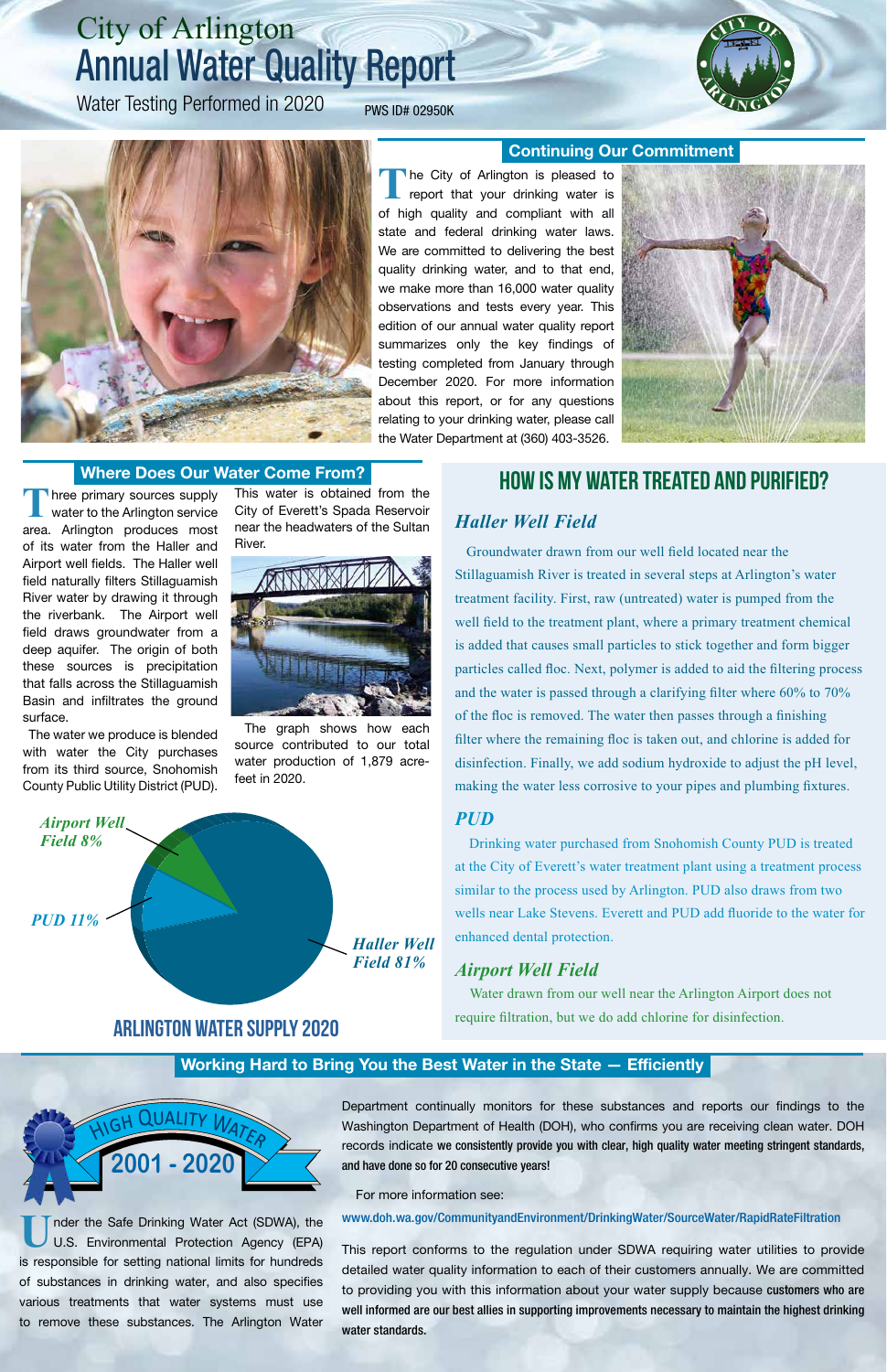Footnotes

1 Turbidity, a measure of the cloudiness of water, is monitored because it is a good indicator of the effectiveness of the filtration system.

2 Lead and copper samples are collected from area homes every 3 years. Both Arlington and PUD sampled in 2018 and will sample again in 2021.

## Sampling Results for 2020

In 2020, the City collected hundreds of water samples and made thousands of measurements to test for biological, inorganic, volatile organic, synthetic organic, or radioactive contaminants. The table below lists only those contaminants that were detected. The presence of contaminants in the water does not necessarily indicate that the water poses a health risk. All of the results shown here are less than Maximum Contaminant Levels (MCLs), which are established with a safety margin for the protection of consumer health.

Since we purchase some of our water from the PUD, the table also includes data for the City of Everett's water supply. This information is particularly useful to those in our service area that receive PUD water before it is blended with water pumped from our wells. This includes any service connections along Burn Road, 186th NE Street, 89th Avenue, 91st Avenue, 95th Avenue, and 107th Avenue.

| <b>Regulated Substances</b>                                                                          |      |                      |                        |                                             |                 |                                       |               |                                                                    |                                                                                          |
|------------------------------------------------------------------------------------------------------|------|----------------------|------------------------|---------------------------------------------|-----------------|---------------------------------------|---------------|--------------------------------------------------------------------|------------------------------------------------------------------------------------------|
| Samples were collected in finished water at our sources<br>and/or throughout the distribution system |      |                      |                        | <b>Arlington Water</b><br><b>Department</b> |                 | <b>Snohomish County</b><br><b>PUD</b> |               | Definitions of these terms are found at the<br>bottom of this page |                                                                                          |
| <b>Substance (units)</b>                                                                             | Year | <b>MCL</b><br>(MRDL) | <b>MCLG</b><br>(MRDLG) | <b>Amount</b>                               | Range           | Amount                                | Range         | <b>Compliant?</b>                                                  | <b>Typical Sources</b>                                                                   |
| Arsenic (ppb)                                                                                        | 2020 | 10                   | $\Omega$               | 1.6                                         | $ND - 1.6$      | $\overline{2}$                        | $1 - 2$       | Yes                                                                | Erosion of natural deposits                                                              |
| <b>Barium</b> (ppm)                                                                                  | 2020 | $\overline{2}$       | $\overline{2}$         | 0.01                                        | $0.008 - 0.014$ | 0.01                                  | $0.01 - 0.01$ | Yes                                                                | Erosion of natural<br>deposits, drilling fluids                                          |
| <b>Chlorine</b> (ppm)                                                                                | 2020 | (4)                  | (4)                    | 1.01                                        | $0.30 - 1.89$   | 0.69                                  | $0.13 - 1.44$ | Yes                                                                | Water additive used to control<br>microbes                                               |
| Chromium (ppb)                                                                                       | 2020 | 100                  | 100                    | $\overline{4}$                              | $1 - 4$         | <b>ND</b>                             | <b>NA</b>     | Yes                                                                | Erosion of natural deposits                                                              |
| <b>Fluoride</b> (ppm)                                                                                | 2020 | $\overline{4}$       | $\overline{4}$         | 0.12                                        | $0.05 - 0.65$   | 0.54                                  | $0.33 - 0.75$ | Yes                                                                | Water additive which promotes<br>strong teeth; erosion of natural<br>deposits            |
| <b>HAAs [Haloacetic</b><br>Acids] (ppb)                                                              | 2020 | 60                   | <b>NA</b>              | 11                                          | $5 - 19$        | 35.9                                  | $8 - 43$      | <b>Yes</b>                                                         | By-product of drinking water<br>disinfection                                             |
| Nitrate (ppm)                                                                                        | 2020 | 10 <sup>°</sup>      | 10                     | 1.21                                        | $ND - 1.21$     | <b>ND</b>                             | <b>NA</b>     | <b>Yes</b>                                                         | Runoff from fertilizer use:<br>Leaching from septic tanks,<br>and animal wastes; Erosion |
| <b>TTHMs</b> [Total<br>Trihalomethanes]<br>(ppb)                                                     | 2020 | 80                   | <b>NA</b>              | 17                                          | $8 - 25$        | 42.5                                  | $13 - 54$     | Yes                                                                | By-product of drinking water<br>disinfection                                             |
| Turbidity (NTU) <sup>1</sup>                                                                         | 2020 | <b>TT</b>            | <b>NA</b>              | 0.06                                        | $0.01 - 0.06$   | 0.08                                  | $0.06 - 0.13$ | Yes                                                                | Soil runoff, sediment                                                                    |

AL (Action Level): The concentration of a contaminant which, if exceeded, triggers treatment or other requirements that a water system must follow.

> • Organic Compounds — synthetic and volatile organic compounds from industrial processes, petroleum production, gas stations, urban stormwater runoff, and septic systems

MCL (Maximum Contaminant Level): The highest level of a contaminant that is allowed in drinking water. MCLs are set as close to the MCLGs as feasible using the best available treatment technology.

MCLG (Maximum Contaminant Level Goal): The level of a contaminant in drinking water below which there is no known or expected risk to health. MCLGs allow for a margin of safety.

MRDL (Maximum Residual Disinfectant Level): The highest level of a disinfectant allowed in drinking water. There is convincing evidence that addition of a disinfectant (e.g. chlorine, chloramines, chlorine dioxide) is necessary for control of microbial contaminants.

MRDLG (Maximum Residual Disinfectant Level Goal): The level of a drinking water disinfectant below which there is no known or expected risk to health. MRDLGs do not reflect the benefits of the use of disinfectants to control microbial contaminants.

NA: Not applicable.

ND: Not detected.

NTU (Nephelometric Turbidity Units): A measure of the clarity, cloudiness, or turbidity, of water.

ppb (parts per billion): One part substance per billion parts water (or micrograms per liter).

ppm (parts per million): One part substance per million parts water (or milligrams per liter).

TT (Treatment Technique): A required process intended to reduce the level of a contaminant in drinking water.

90th Percentile: Out of every 10 homes sampled, 9 had lead and copper concentrations at or below this level.

### **Table Definitions**

|                                                                                                          |                              |           |                     |                                             | <b>Lead and Copper</b>                                            |                                       |                                                                          |                   |                                                                |
|----------------------------------------------------------------------------------------------------------|------------------------------|-----------|---------------------|---------------------------------------------|-------------------------------------------------------------------|---------------------------------------|--------------------------------------------------------------------------|-------------------|----------------------------------------------------------------|
| Tap water samples were collected for lead and copper<br>analyses from homes throughout the service areas |                              |           |                     | <b>Arlington Water</b><br><b>Department</b> |                                                                   | <b>Snohomish County</b><br><b>PUD</b> |                                                                          |                   |                                                                |
| <b>Substance (units)</b>                                                                                 | Year <sup>2</sup><br>sampled | <b>AL</b> | <b>MCLG</b>         | 90th<br>Percentile                          | <b>Homes</b><br>Above AL/<br><b>Total Homes</b><br><b>Sampled</b> | 90th<br><b>Percentile</b>             | <b>Homes</b><br><b>Above AL/</b><br><b>Total Homes</b><br><b>Sampled</b> | <b>Compliant?</b> | <b>Typical Sources</b>                                         |
| Copper (ppm)                                                                                             | 2018                         | 1.3       | 1.3                 | 0.79                                        | 0/30                                                              | 0.94                                  | 0/32                                                                     | Yes               | Corrosion of household plumbing<br>Erosion of natural deposits |
| $\textsf{lead}$ (ppb)                                                                                    | 2018                         | 15        | $\mathsf{O}\xspace$ |                                             | 0/30                                                              | 2                                     | 0/32                                                                     | Yes               | Corrosion of household plumbing<br>Erosion of natural deposits |

# **Contaminants That May Be Present In Source Water**

• Microbes — viruses, parasites and bacteria, from

sewage treatment plants, septic systems, pets, livestock and wildlife

• Inorganic materials - salts and metals, naturally

occurring or from urban stormwater runoff, industrial or domestic wastewater discharges, oil and gas production, mining, and farming

• Pesticides and herbicides — from agriculture, urban stormwater runoff, and residential uses

• Radioactive contaminants — naturally-occurring or the result of oil and gas production and mining activities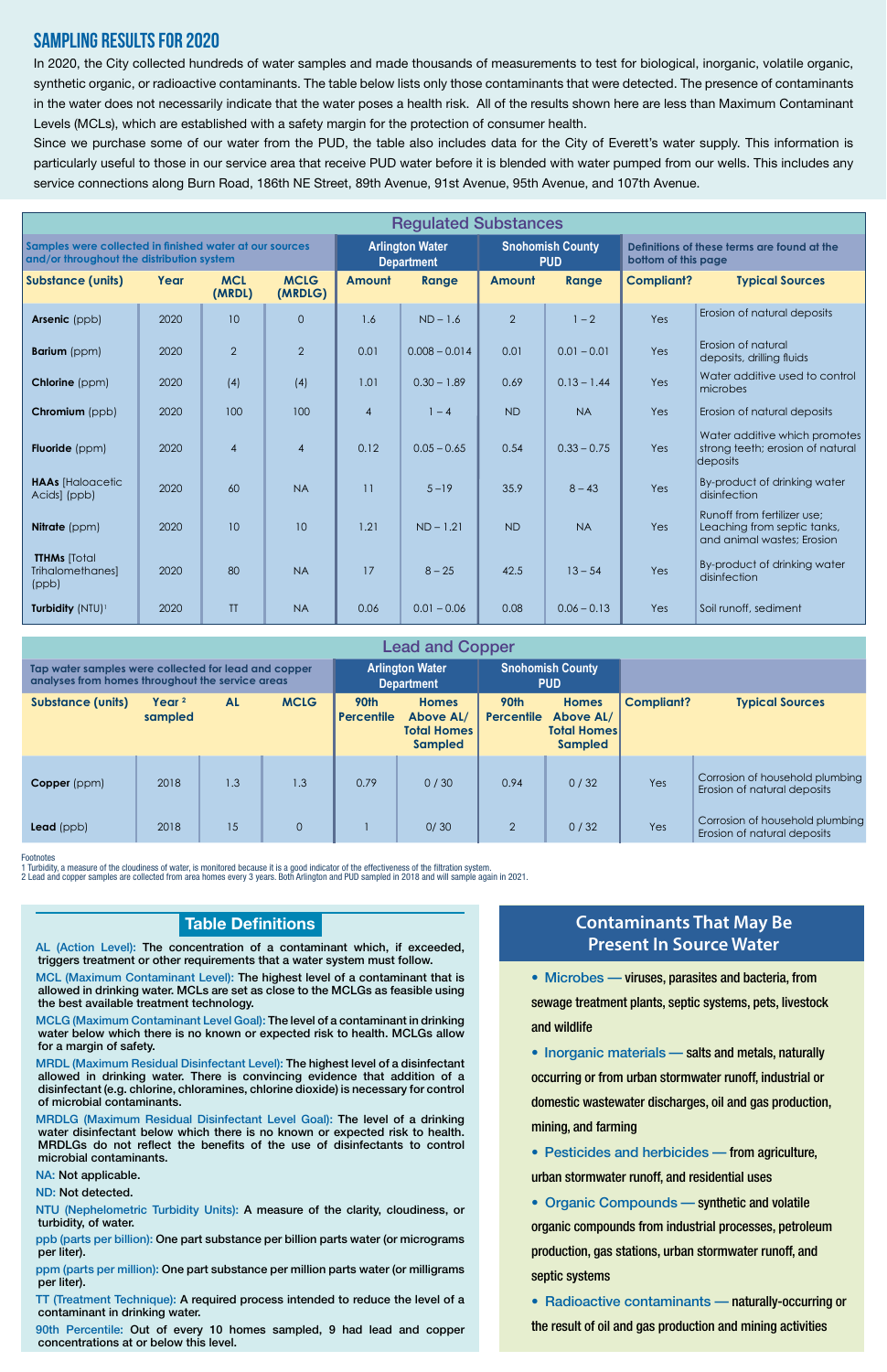**The ensure that tap**<br> **The water** is safe to safe to drink, the Department of Health and EPA prescribe regulations that limit the amount of certain contaminants in water provided by public water systems. The Food and

Drug Administration (FDA) and the Washington Department of Agriculture regulations establish limits for contaminants in bottled water that must provide the same protection for public health. Drinking water, including bottled water, may reasonably be expected to contain at least

small amounts of some contaminants. The presence of contaminants does not necessarily indicate that water poses a health risk.

> The sources of drinking water (both tap water and bottled water) include rivers, lakes, streams, ponds, reservoirs, springs, and wells. As water travels over the surface of the land or through the ground, it dissolves naturally occurring minerals, and can pick up substances resulting from the presence of animals or from human activity. More information about contaminants and potential health effects can be obtained by calling the Environmental Protection Agency's (EPA) Safe Drinking Water Hotline (800-426-4791).

#### Unaccounted-for Water

State law requires that we account for at least 90% of the water we make, but we are holding ourselves to 93%-with unaccounted-for "losses" from our distribution system at less than 7%. After several years of searching for leaks and unknown water use, we located and corrected several leaks over the past few years. Losses returned to 14% in 2020, however. Our 3-year rolling average remained at 11% losses, and above State limits of 10%, and well above the goal we have set for ourselves.

> Some people may be more vulnerable to<br> **Solution contaminants in drinking water than the** general population. Immuno-compromised persons such as persons with cancer undergoing chemotherapy, persons who have undergone organ transplants, people with HIV/AIDS or other immune system disorders, some elderly, and infants can be particularly at risk from infections. These people should seek advice about drinking water from their health care providers. EPA/Centers for Disease Control (CDC) guidelines on appropriate means to lessen the risk of infection by Cryptosporidium and other microbial contaminants are available from the Safe Drinking Water Hotline (800-426-4791).

**A**rlington has made great progress toward Water Use Efficiency (WUE) goals first adopted by the City in 2008, and updated by Council in 2011 and 2016.

#### **Water Use Efficiency Information**

#### Average Daily Consumption

This goal attempts to maintain gains in efficiency since 2002 at 2013 levels. Since 2014, economic recovery within the commercial/industrial sector has driven a 16% increase in corporate water use. However, since goal setting began with 2002 levels, overall per connection consumption has dropped about 14%. This is because single family residential consumption has dropped nearly 12%. Stay the course! In doing so, we will reduce the demand for water production by more than 122 million gallons by 2025.

# **Tempted to Leave the Pandemic Behind? First Consider Your Water!**

|                       | 2020 Total water into the system (gallons)                | 561,944,385 |
|-----------------------|-----------------------------------------------------------|-------------|
| <b>Water</b>          | Arlington Total authorized, quantified uses (gallons)     | 484,381,897 |
| <b>Use Statistics</b> | Unauthorized and/or unquantified uses and leaks (gallons) | 77,612,488  |
|                       | Unauthorized and/or unquantified uses and leaks (percent) | 13.8%       |

**F**ifteen-plus months of the COVID-19 pandemic have turned the renewed interest in public health to a pain-staking cry for an immediate return to any semblance of normalcy. One "normal" that has remained a constant is the reliable supply of safe, high quality water provided you by the City of Arlington. Like many community water systems, our treatment facilities are regulated much heavier than bottled water, assuring that the virus that causes COVID-19 is not detected in treated drinking water.

 If you are a regular resident or an enterprise that has been able to maintain your typical patterns of water use, you can rest assured that

the water at your tap is safe for your family's health. However, if you or your business have endured an extended period of reduced water use, or especially non-use of some facilities, be aware that biofilms can develop in your facility's plumbing. These surfaces foster the growth of opportunistic microorganisms beside the corona virus, such as Legionella and mycobacteria. Metal corrosion and

scale can also add contaminants to water idle within your plumbing. Chlorine disinfectant can dissipate with nonuse, leaving you vulnerable to pathogens. If you have concerns due to reduced use or non-use, please consult these helpful resources.



**Substances That May Be in Your Drinking Water Integral Constant Health Information** 







 To ensure public health protection when re-opening (or ramping up) your facilities to family, employees, customers, and peers, consult guidance designed to develop and implement well thought out procedures.

Examples include:

Centers for Disease Control & Prevention: https://www.cdc.gov/coronavirus/2019-ncov/faq.html Washington Department of Health: https://www.doh.wa.gov/CommunityandEnvironment/DrinkingWater

In general, you will want to flush all plumbing pipes and fixtures on your

side of the meter, such as sinks, dishwashers, showers, refrigerators, water fountains, ice machines, emergency eye wash stations, and Point-of-Use treatment filters. Consult manufacturer's instructions where necessary. Remove and clean aerator screens, shower heads, and filters prior to flushing, and reinstall when flushing is complete.

Where plumbing is complex or unknown,

and where immune-compromised individuals may be present, consider taking a sample to approved laboratory for testing. Snohomish Health District can refer you to regional water quality laboratories. http://www.snohd.org/186/Water-Testing